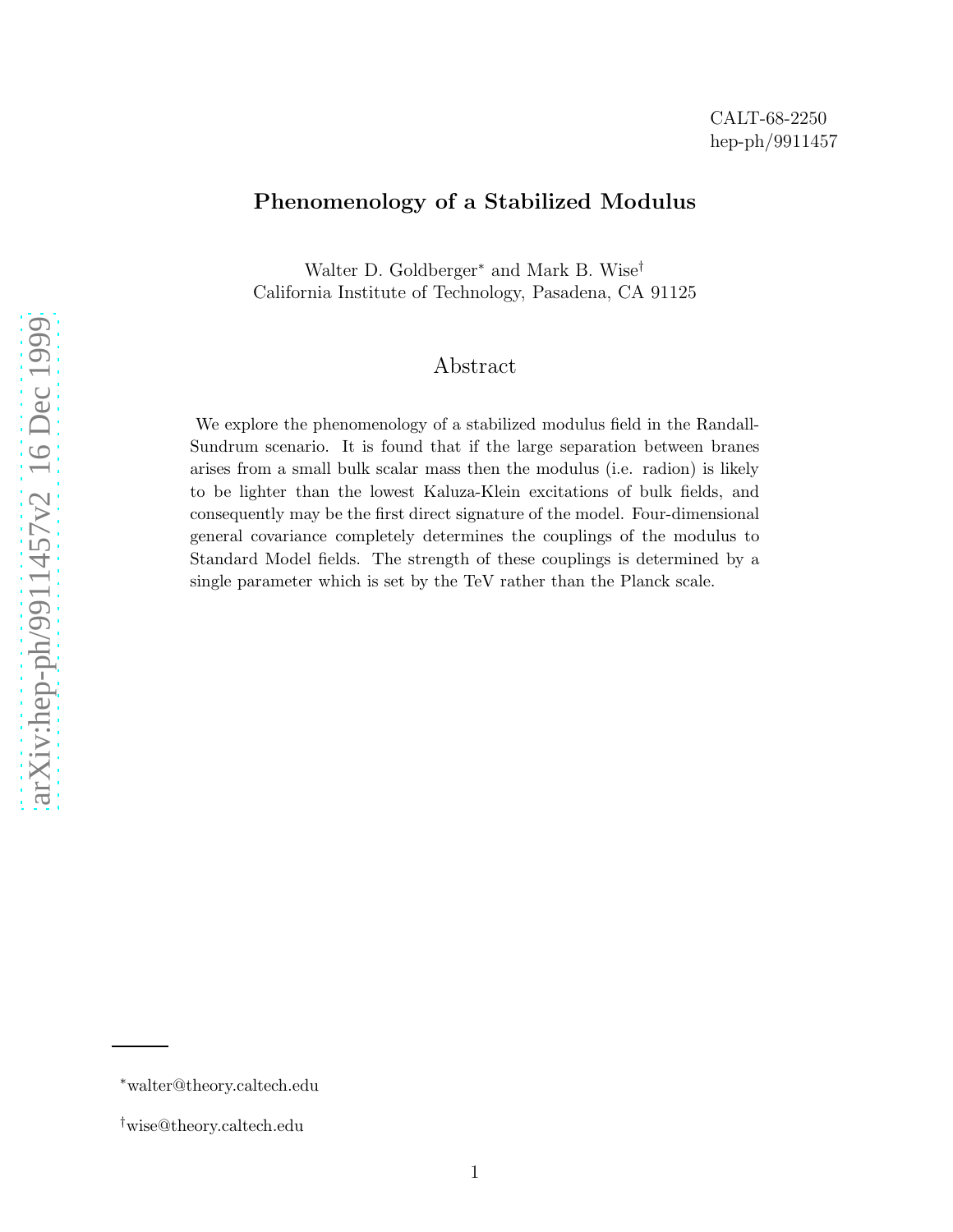<span id="page-1-0"></span>Although the Standard Model of strong and electroweak interactions successfully accounts for most experimental observations to date, it has several unattractive features that suggest the presence of new physics at high energies. One of these features is the gauge hierarchy problem, which refers to the vast disparity between the weak scale and the Planck scale. In the minimal Standard Model, this hierarchy is unnatural since it requires a fine tuning order by order in perturbation theory. Several extensions have been proposed to avoid this fine tuning, such as low energy supersymmetry [\[1](#page-8-0)] and technicolor[[2](#page-8-0)].

More recently it has been proposed that the introduction of compactified extra spatial dimensions may also provide a solution to the hierarchy problem[[3\]](#page-8-0). In their simplest form, these scenarios assume that spacetime is the product of a four-dimensional Minkowski space and a compact n-manifold. While gravity can propagate freely through the extra dimensions, Standard model fields are confined to the four-dimensional spacetime. Observers in this three-dimensional wall, or "3-brane," measure an effective Planck scale  $M_{Pl}^2 = M^{n+2}V_n$ , where M is the fundamental Planck scale and  $V_n$  is the volume of the extra dimensions. If  $V_n$  is large enough, M can be of order the weak scale. The hierarchy problem is then reformulated as the dynamical question of finding a mechanism that stabilizes the size of the extra dimensions.

Randall and Sundrum considered a different scenario that does not require large extra dimensions[[4](#page-8-0)]. Their model consists of a single  $S^1/Z_2$  orbifold extra dimension with 3branes residing at the boundaries of the spacetime. The brane tensions together with a bulk cosmological constant give rise to a non-factorizable geometry with metric

$$
ds^2 = e^{-2kr_c|\phi|} \eta_{\mu\nu} dx^{\mu} dx^{\nu} - r_c^2 d\phi^2,
$$
\n<sup>(1)</sup>

where k is a parameter of order  $M$ ,  $r_c$  parametrizes the radius of the fifth dimension, and  $x^{\mu}$  are Lorentz coordinates on the four-dimensional surfaces of constant  $\phi \in [-\pi, \pi]$ . The points  $(x, \phi)$  and  $(x, -\phi)$  are identified, and the two 3-branes are located at the orbifold fixed points,  $\phi = 0$  and  $\phi = \pi$ . It can be shown that the effective four-dimensional Planck scale is given by

$$
M_{Pl}^2 = \frac{M^3}{k} [1 - e^{-2kr_c \pi}], \tag{2}
$$

so that even for large  $kr_c$ ,  $M_{Pl}$  is order M. Because of the exponential factor in the spacetime metric, a field confined to the brane at  $\phi = \pi$  with mass parameter  $m_0$  has a physical mass  $m_0e^{-kr_c\pi}$ . If  $kr_c$  is around 12, the weak scale is dynamically generated on this "visible" brane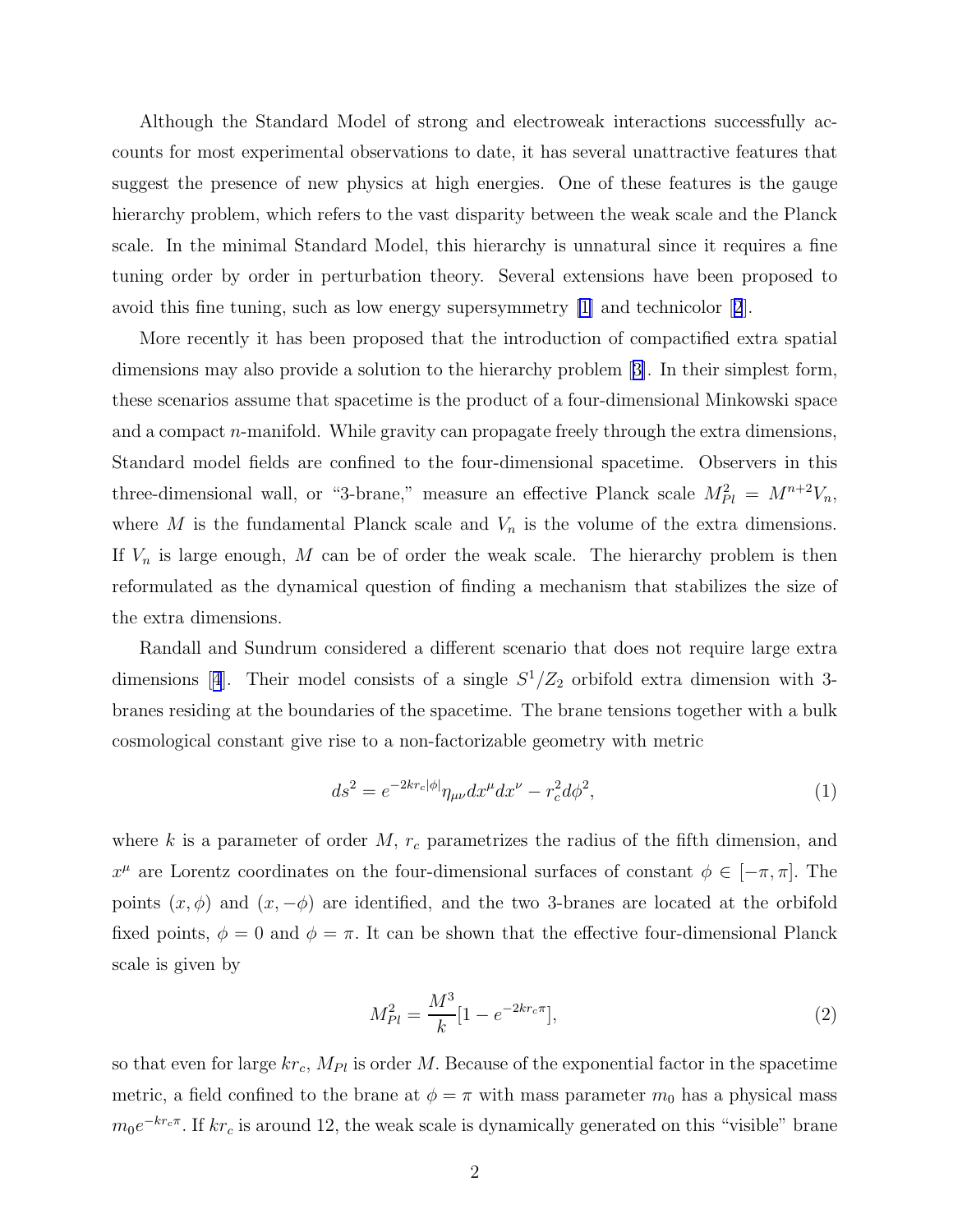<span id="page-2-0"></span>from the scale M, which is of order the Planck mass. The basic setup of [\[4\]](#page-8-0) is analogous to theHorava-Witten scenario  $[5,6]$  $[5,6]$  which arises in M-theory. Supergravity and string theory realizations of the Randall-Sundrum model were suggested in[[7](#page-8-0),[8\]](#page-8-0). Variants of the basic scenario of[[4\]](#page-8-0) can be found in[[9\]](#page-8-0). An alternative which does not require the presence of a negative tension brane appears in [\[10](#page-8-0)].

The scenario of[[4](#page-8-0)] has several distinctive phenomenological consequences. For example, Kaluza-Klein gravitational modes have masses given by the TeV scale and couplings to visible brane matter that are suppressed by a TeV  $[4,11]$  $[4,11]$  $[4,11]$ . The implications of this for collider experiments have been studied in[[12\]](#page-8-0). A similar pattern occurs for the Kaluza-Klein modes of other bulk fields, such as scalars [\[13](#page-8-0)] and bulk gauge fields [\[14\]](#page-8-0): even if a bulk field has a mass which is of order the Planck scale, its low-lying Kaluza-Klein excitations have masses set by the TeV scale.

The model presented in[[4\]](#page-8-0) contains a four-dimensional massless scalar, known as the modulus or radion, which determines the parameter  $r_c$  in Eq. ([1\)](#page-1-0). This field appears as one of the  $\phi$ -independent fluctuations about the background geometry. Including these fluctuations, Eq. ([1\)](#page-1-0) becomes

$$
ds^{2} = e^{-2k|\phi|T(x)}g_{\mu\nu}(x)dx^{\mu}dx^{\nu} - T^{2}(x)d\phi^{2},
$$
\n(3)

where  $g_{\mu\nu}$  is the four-dimensional graviton and  $T(x)$  is the modulus field. The orbifold symmetry excludes the propagation of a four-dimensional massless vector fluctuation. A Kaluza-Klein reduction of the five-dimensional Einstein-Hilbert action for this metric leads to the following effective action for the massless modes  $T(x)$  and  $g_{\mu\nu}(x)$ :

$$
S = 2M^3 \int d^4x d\phi \sqrt{-g} e^{-2k|\phi|T} [6k|\phi| \partial_\mu T \partial^\mu T - 6k^2 |\phi|^2 T \partial_\mu T \partial^\mu T + TR], \tag{4}
$$

where R is the Ricci scalar constructed from the metric  $g_{\mu\nu}$ . After the  $\phi$  integration there is a cancellation between the first two terms in Eq. (4) and only the part that depends on the exponential of  $T$  remains:

$$
S = \frac{2M^3}{k} \int d^4x \sqrt{-g} \left( 1 - e^{-2k\pi T} \right) R + \frac{12M^3}{k} \int d^4x \sqrt{-g} \partial_\mu \left( e^{-k\pi T} \right) \partial^\mu \left( e^{-k\pi T} \right). \tag{5}
$$

As we will see, this result implies that contrary to the claim of Ref. [\[4\]](#page-8-0), if  $kr_c \sim 12$ , the modulus is coupled to visible brane matter with TeV rather than gravitational strength. Defining  $\varphi = f \exp(-k\pi T)$  with  $f = \sqrt{24M^3/k}$ , we arrive at

$$
S = \frac{2M^3}{k} \int d^4x \sqrt{-g} \left( 1 - (\varphi/f)^2 \right) R + \frac{1}{2} \int d^4x \sqrt{-g} \partial_\mu \varphi \partial^\mu \varphi, \tag{6}
$$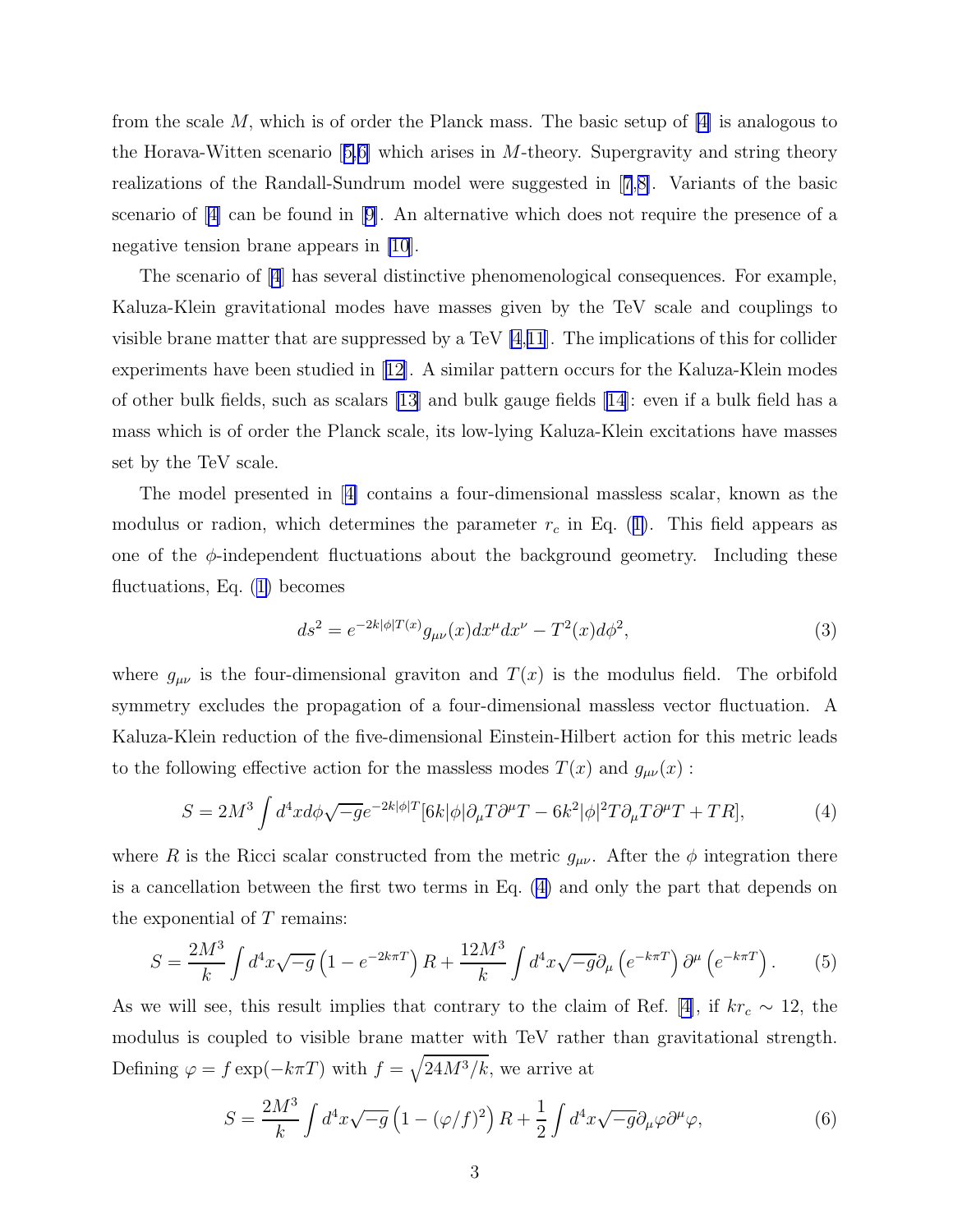so the original Randall-Sundrum scenario contains a massless scalar whose couplings to matter are set by the TeV scale. This is clearly at odds with observation. Furthermore, Eq. ([6\)](#page-2-0) contains no dynamics that could stabilize  $\varphi$  and give T its desired VEV. The proposal of [\[4](#page-8-0)] cannot be considered a complete resolution of the hierarchy puzzle until some additional dynamics to stabilize the modulus is specified. It was shown in[[15\]](#page-8-0) that the presence of a bulk scalar propagating on the background solution of Eq. [\(1](#page-1-0)) can generate a potential  $V(\varphi)$  that stabilizes the modulus (this scenario was generalized in [\[16](#page-8-0)] to include the effects of the scalar on the background geometry). The minimum of  $V(\varphi)$  can be arranged to yield the desired value of  $kr_c$  without extreme fine tuning of parameters.<sup>1</sup>

In this paper, we point out some important phenomenological features of a modulus that is stabilized by a bulk scalar such as that of [\[15](#page-8-0)]. If the large value  $kr_c \sim 12$  needed to solve the hierarchy puzzle arises from a small bulk scalar mass then the modulus potential that results is nearly flat (near its minimum) for values of the modulus VEV that solve the hierarchy problem in the manner of  $[4]$ . As a consequence the modulus is likely to be lighter than the Kaluza-Klein modes of any bulk field, and may be the first experimental signal for a scenario such as the Randall-Sundrum model. In addition, its couplings to fields confined to the visible brane are suppressed by the TeV scale and are completely fixed by four-dimensional general covariance on the brane. This leads to a well-defined set of predictions that can be compared with experiment.

First we review the modulus stabilization mechanism proposed in[[15](#page-8-0)]. To generate a potential for  $\varphi$  we include a scalar field with bulk action

$$
S_b = \frac{1}{2} \int d^4x \int_{-\pi}^{\pi} d\phi \sqrt{G} \left( G^{AB} \partial_A \Phi \partial_B \Phi - m^2 \Phi^2 \right), \tag{7}
$$

where  $G_{AB}$  with  $A, B = \mu, \phi$  is given by Eq. [\(3](#page-2-0)). We also include interaction terms on the hidden and visible branes (at  $\phi = 0$  and  $\phi = \pi$  respectively) given by

$$
S_h = -\int d^4x \sqrt{-g_h} \lambda_h \left(\Phi^2 - v_h^2\right)^2,\tag{8}
$$

<sup>1</sup>However, to ensure a flat geometry on the branes, it is still necessary to set the four-dimensional cosmological constant to zero. Relaxing this constraint leads to bent brane solutions of the fivedimensional Einstein equations, see [\[17](#page-8-0)] (see also[[18\]](#page-8-0) for similar domain wall solutions in fourdimensional spacetimes).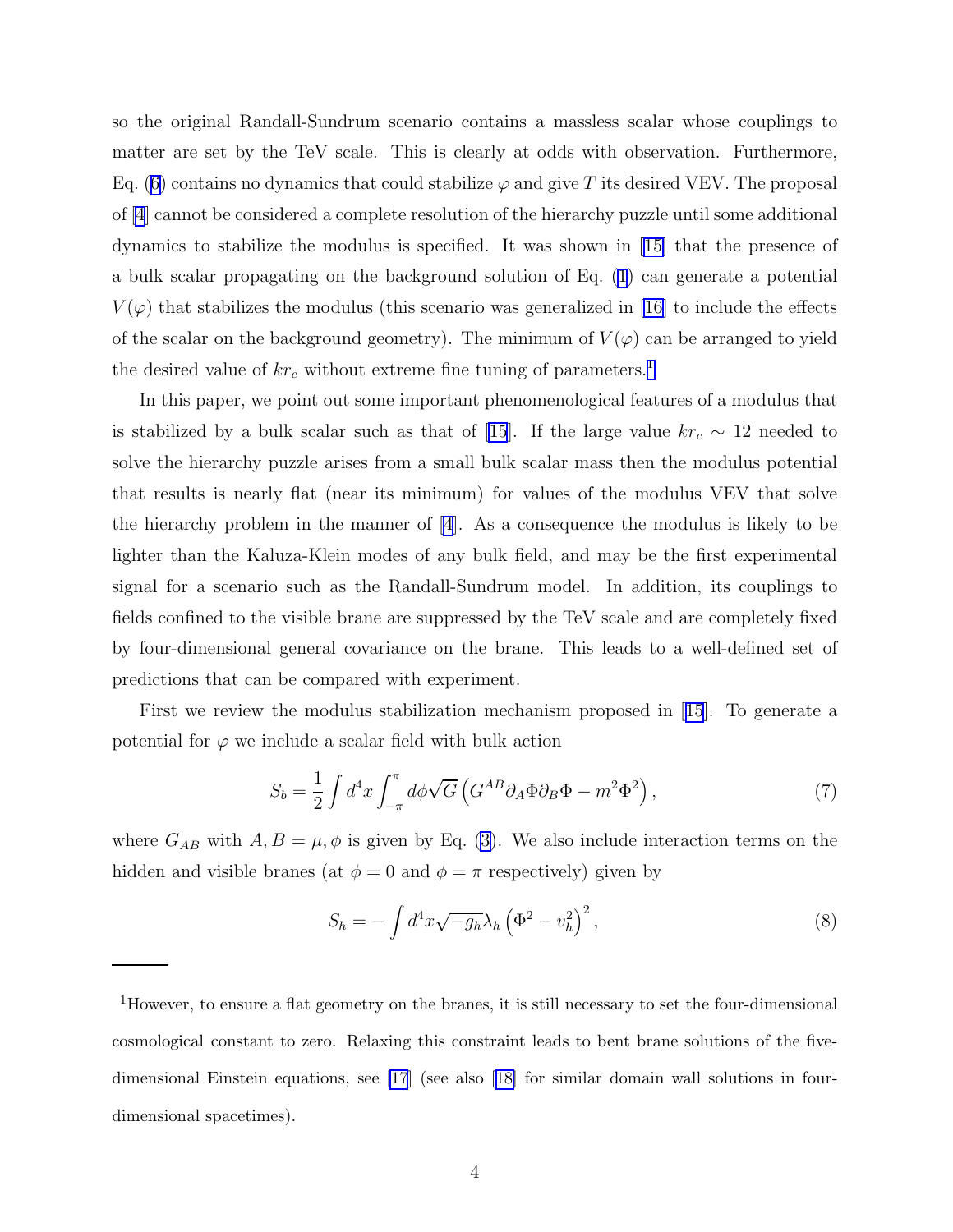and

$$
S_v = -\int d^4x \sqrt{-g_v} \lambda_v \left(\Phi^2 - v_v^2\right)^2,\tag{9}
$$

where  $g_h$  and  $g_v$  are the determinants of the induced metric on the hidden and visible branes respectively. Note that  $\Phi$  and  $v_{v,h}$  have mass dimension 3/2, while  $\lambda_{v,h}$  have mass dimension  $-2$ .As in [[15\]](#page-8-0), we ignore the backreaction of  $\Phi$  and  $S_{v,h}$  on the spacetime geometry. See [\[16](#page-8-0)] for a treatment that includes these effects.

The terms on the branes cause  $\Phi$  to develop a  $\phi$ -dependent vacuum expectation value  $\Phi(\phi)$  which is determined classically by solving the equations of motion. Inserting this solution into the bulk scalar action and integrating over  $\phi$  yields an effective potential for  $\varphi$ which has the form

$$
V(\varphi) = \frac{k^3}{144M^6} \varphi^4 \left( v_v - v_h(\varphi/f)^{\epsilon} \right)^2, \tag{10}
$$

where by assumption  $\epsilon \equiv m^2/4k^2 \ll 1$  and for simplicity terms of order  $\epsilon$  have been neglected. This potential has a minimum at

$$
\frac{\langle \varphi \rangle}{f} = \left(\frac{v_v}{v_h}\right)^{1/\epsilon},\tag{11}
$$

or

$$
kr_c = k\langle T \rangle = \frac{1}{\pi \epsilon} \ln \left( v_h / v_v \right). \tag{12}
$$

In deriving Eq. (10), we have taken the limit in which  $\lambda_{v,h}$  are large. This is done purely for convenience and the finite  $\lambda$  case does not alter our conclusions significantly. In particular, the leading  $1/\lambda$  corrections to Eq. (10) do not change the location of the minimum. Note also that if  $\ln(v_h/v_v)$  is of order unity, we only need  $m^2/k^2$  of order 1/10 to get  $kr_c \sim 12$ . Clearly, no extreme fine tuning of parameters is required to get the right magnitude for  $kr_c$ . For instance, taking  $v_h/v_v = 1.5$  and the small bulk scalar mass  $m/k = 0.2$  yields  $kr_c \approx 12$ .

From Eq. (10), we can find the mass of  $\varphi$  excitations about the minimum<sup>2</sup>:

<sup>&</sup>lt;sup>2</sup>Terms of order  $\epsilon$  in the potential for  $\varphi$  (which for simplicity have been neglected) give a contribution to  $m_{\varphi}^2$  of order  $\epsilon$  rather than order  $\epsilon^2$  when treated as a perturbation. Obviously they cannot really be neglected. A correct treatment of these terms gives that  $m_{\varphi}^2$  is suppressed from the TeV scale by  $\epsilon^{3/2}$  rather than  $\epsilon^2$ .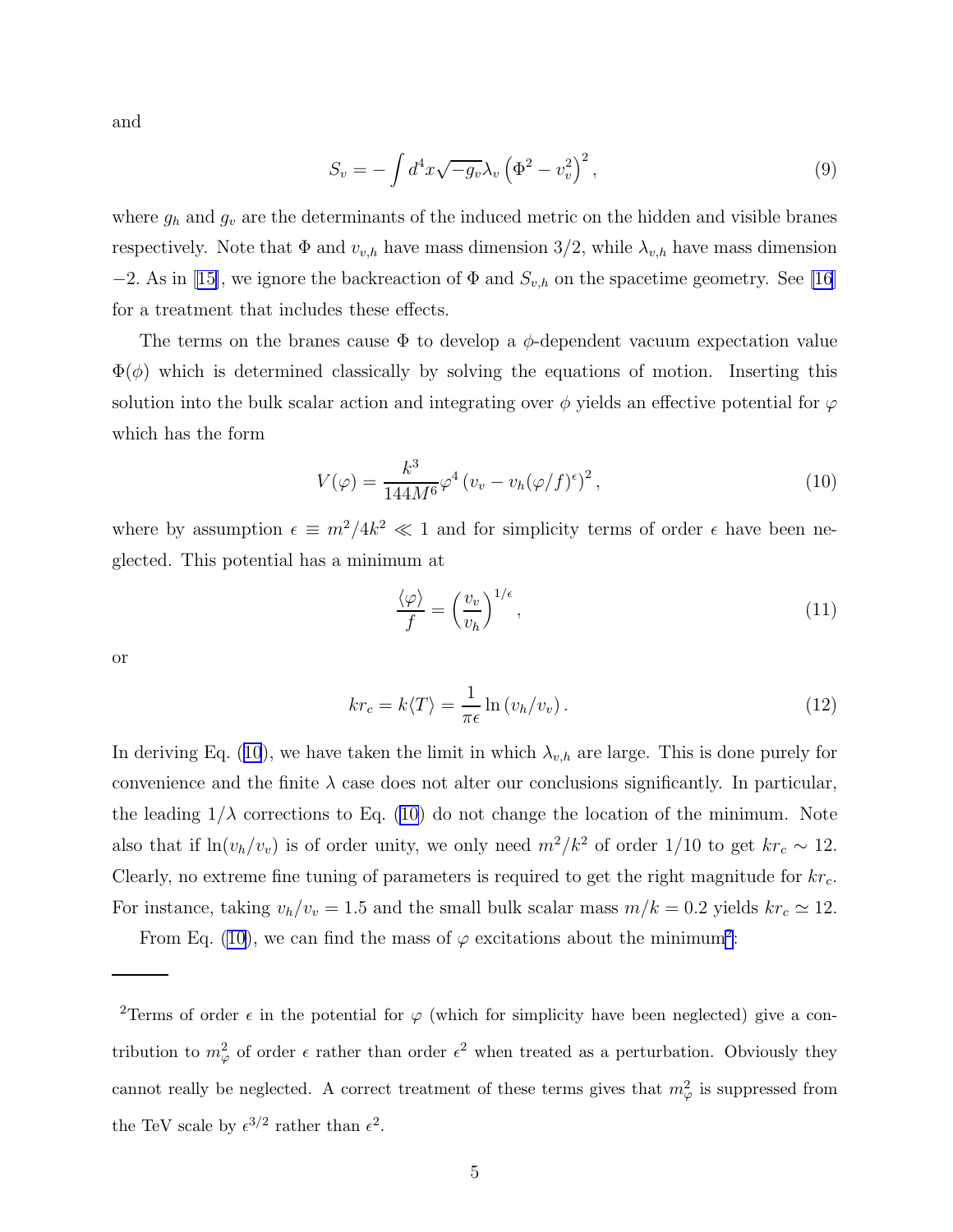$$
m_{\varphi}^{2} = \frac{\partial^{2} V}{\partial \varphi^{2}} (\langle \varphi \rangle) = \frac{k^{2} v_{v}^{2}}{3M^{3}} \epsilon^{2} e^{-2kr_{c}\pi}.
$$
 (13)

Note that the exponential factor rescales  $m_{\varphi}$  from a quantity of order the Planck scale down to the TeV scale. Low-lying Kaluza-Klein excitations of bulk fields in the Randall-Sundrum model have masses which are typically slightly larger than the TeV scale [\[13,14](#page-8-0)]. (This also includes the lowest excitation of the scalar  $\Phi$ . Although it has a bulk mass which is smaller than the Planck mass, its lowest Kaluza-Klein mode still has a mass which is on the order of a few TeV [\[13](#page-8-0)].) However if the large value of  $kr_c$  (i.e,  $kr_c \sim 12$ ) arises from a small bulk scalar mass then in addition to the factor  $\exp(-2kr_c)$  in Eq. (13) there is suppression by the small quantity  $\epsilon$ . Consequently,  $m_{\varphi}$  is somewhat smaller than the TeV scale, and therefore lighter than the Kaluza-Klein excitations of bulk fields<sup>3</sup>. Detection of the radion  $\varphi$  might be the first clear signal of the scenario of [\[4](#page-8-0)].

Because the radion arises as a gravitational degree of freedom, its couplings to brane matter are constrained by four-dimensional general covariance. These couplings arise from the induced metric on the brane. On the  $\phi = 0$  brane, the induced metric obtained from Eq. [\(3](#page-2-0)) is simply  $g_{\mu\nu}$ : the modulus does not couple directly to hidden brane matter. The induced metric on the visible brane is given by  $(\varphi/f)^2 g_{\mu\nu}$  and consequently,  $\varphi$  interacts directly with Standard Model fields. For example, consider a scalar  $h(x)$  confined to the visible brane:

$$
S = \frac{1}{2} \int d^4x \sqrt{-g} (\varphi/f)^4 [(\varphi/f)^{-2} g^{\mu\nu} \partial_\mu h \partial_\nu h - \mu_0^2 h^2]. \tag{14}
$$

Rescaling  $h \to (f/\langle \varphi \rangle)h$  to obtain a canonically normalized field, this becomes

$$
S = \frac{1}{2} \int d^4x \sqrt{-g} [(\varphi/\langle \varphi \rangle)^2 g^{\mu\nu} \partial_\mu h \partial_\nu h - \mu^2 (\varphi/\langle \varphi \rangle)^4 h^2], \tag{15}
$$

where

$$
\mu = \mu_0 \frac{\langle \varphi \rangle}{f} = \mu_0 e^{-kr_c \pi}.
$$
\n(16)

For  $\mu_0$  of order the Planck scale and  $kr_c \sim 12$ , the physical mass  $\mu$  is of order the weak scale. This result can be generalized to any operator appearing in the visible brane Lagrangian: a

<sup>&</sup>lt;sup>3</sup>In this case, the backreaction of the scalar field on the five-dimensional metric is small (i.e. suppressed by powers of  $m/k$ ) and the mixing of the modulus with Kaluza-Klein excitations of the graviton and  $\Phi$  are expected to be small.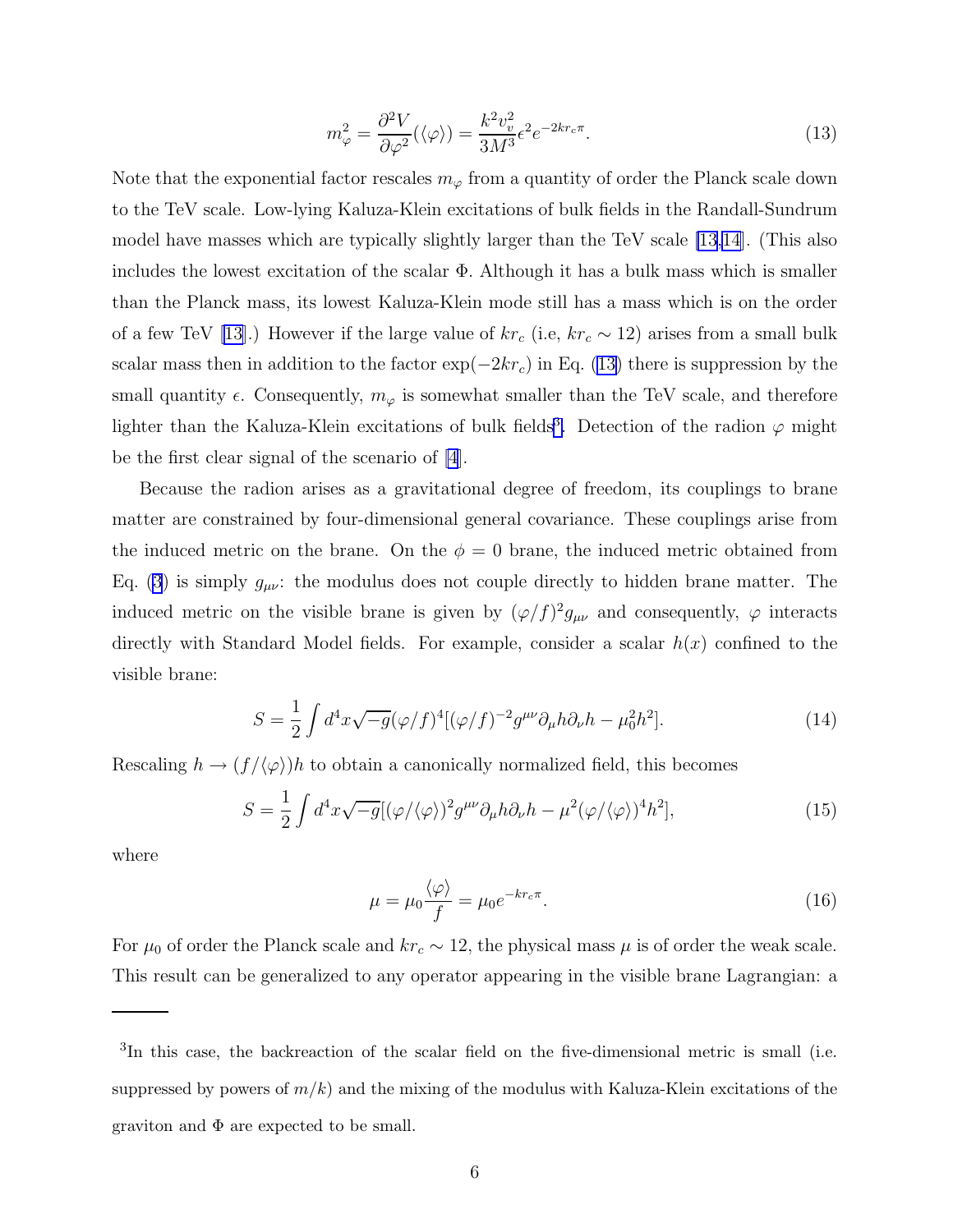parameter with mass dimension d is rescaled by d powers of  $\exp(-kr_c\pi)$ . Also, any operator with n powers of the inverse metric is multiplied by  $4 - 2n$  powers of  $\varphi / \langle \varphi \rangle$  (for fermions, a power of the inverse vierbein counts as  $n = 1/2$ . Note that the couplings of the modulus  $\varphi$  to visible brane fields are characterized by the scale  $\langle \varphi \rangle$ , which is in the TeV range. Expanding  $\varphi$  about its VEV,  $\varphi = \langle \varphi \rangle + \delta \varphi$ , we see that  $\delta \varphi$  couples to ordinary matter through the trace of the Standard Model energy-momentum tensor  $T_{\mu\nu}$ ,

$$
\mathcal{L}_{int} = \frac{\delta \varphi}{\langle \varphi \rangle} T^{\mu}{}_{\mu}.
$$
\n(17)

Neglecting the quark masses, the energy momentum tensor for QCD is traceless at tree level. This suppresses some production mechanisms for the radion at high energy hadron colliders.

The couplings of the radion to Standard Model fields are like those of the Higgs particle. In the Standard Model, the latter has a coupling to the Z boson given by

$$
\mathcal{L}_{int} = \frac{e}{\sin 2\theta_W} m_Z h Z^\mu Z_\mu,\tag{18}
$$

where  $h$  is the canonically normalized neutral Higgs scalar. On the other hand the analogous radion coupling is given by

$$
\mathcal{L}_{int} = \frac{\delta \varphi}{\langle \varphi \rangle} m_Z^2 Z^\mu Z_\mu.
$$
\n(19)

Consequently, radion production by a virtual Z is suppressed relative to the analogous Higgs production process by  $(m_Z \sin 2\theta_W / e \langle \varphi \rangle)^2$ .

If the almost complete cancellation of the  $\phi$  integral of the first two terms in the square brackets of Eq. ([4\)](#page-2-0) did not occur, the canonically normalized modulus field would have couplings suppressed by the Planck scale instead of the weak scale, as well as a much lighter mass, of order  $(Tev)^2/M_{Pl}$ . In this case, the phenomenology of the field  $\varphi$  would be similar to that of the radion that arises in scenarios with large extra dimensions[[19](#page-9-0)]. It would be interesting to use the methods of[[16](#page-8-0)] to examine precisely how deviations from the pure anti-deSitter metric of Eq.  $(1)$  $(1)$ , which arise due to the classical  $\Phi$  configuration, influence the kinetic term for T.

We have explored some of the physical properties of the radion field which arises in the Randall-Sundrum scenario. An important feature is that it couples to visible brane matter with TeV rather than Planck scale strength. In the absence of a mechanism that generates a modulus mass, this is unacceptable: modulus exchange gives rise to a long range universal attractive force which is 32 orders of magnitude stronger than gravity. On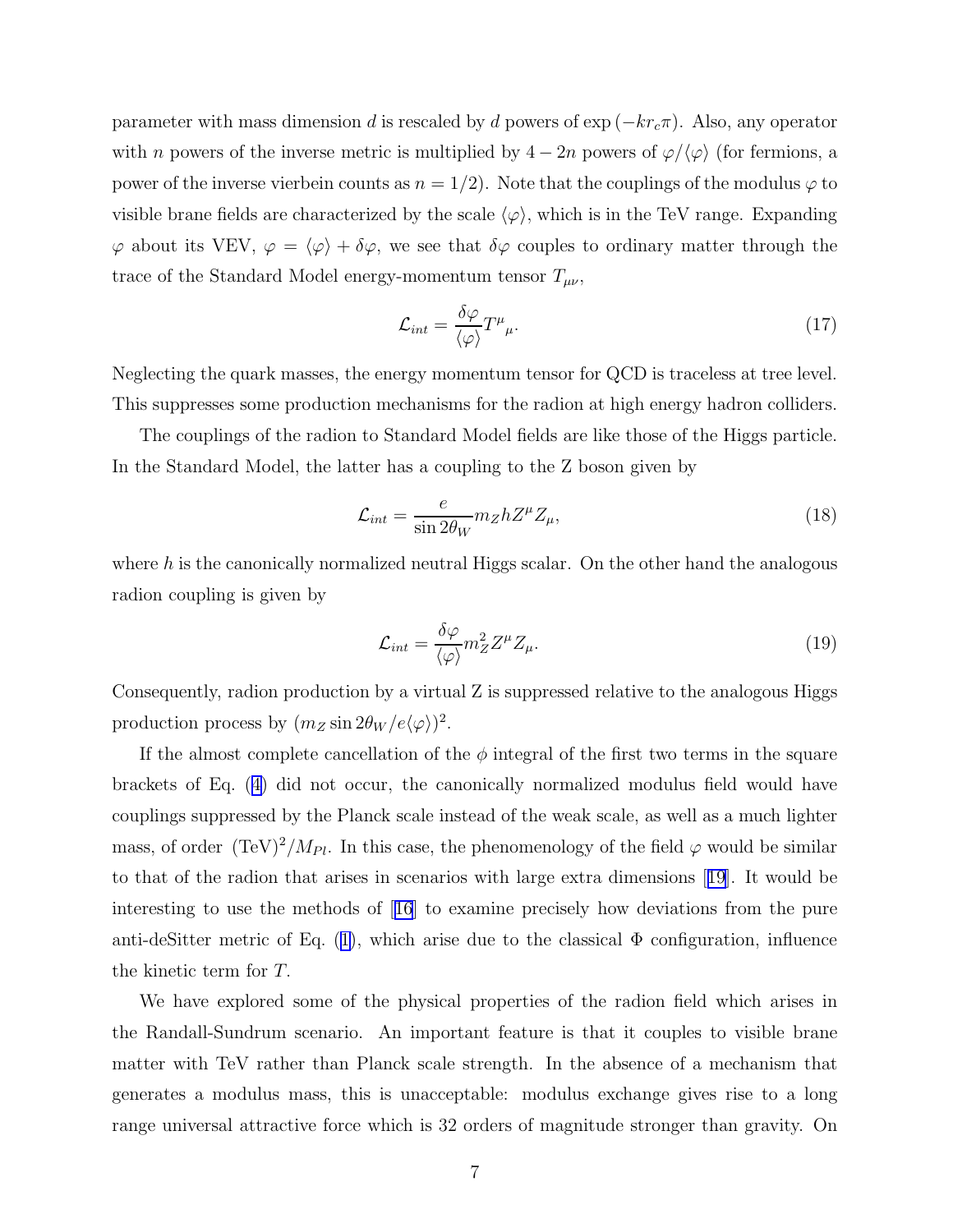the other hand, this is not a problem if the radion is stabilized by a mechanism such as thatof [[15\]](#page-8-0). In addition, if the large value of  $kr_c \sim 12$  arises from a small bulk scalar mass, then the stabilized modulus has a very distinctive phenomenology. It has a mass which is lighter than Kaluza-Klein modes of bulk fields, making it the first direct signal of the extra dimension. Also, the couplings of the modulus to the Standard Model fields are fixed by general covariance and depend on the single parameter  $\langle \varphi \rangle$ . We expect similar phenomenology to arise in other scenarios, such as those of[[9,10\]](#page-8-0). Given this definite pattern of  $\varphi$  couplings, it would be worthwhile to consider constraints from high energy accelerator experiments. It may also be interesting to explore the role of this field in a cosmological setting.

Finally, we note that in[[16\]](#page-8-0) other regions of parameter space which generate a large value of  $kr_c$  were explored. For example,  $kr_c \sim 12$  can be obtained if the bulk scalar has negative mass squared and its VEV on the visible brane is large compared with that on the hidden brane. It is possible that even in these cases,  $\varphi$  will be light for large  $kr_c$  since a natural way to get a large VEV for T (i.e., a large value of  $kr_c$ ) is to have its potential be broad. In these regions of parameter space, the backreaction of the vacuum  $\Phi$  configuration on the fivedimensional metric is not small. When the backreaction is included, the induced metric will have a more complicated dependence on  $\varphi$  than  $(\varphi/f)^2 g_{\mu\nu}$ . There might also be significant mixing with the Kaluza-Klein modes of the metric and of  $\Phi$ , in which case the coupling of the physical mass eigenstates to matter will be more complicated than the situation we have considered. These points need to be examined before one can have confidence that  $\varphi$ is generically lighter than the TeV scale. Also, there is the issue of whether the lightness of  $\varphi$  will survive quantum corrections. However, it seems unlikely that this question can be definitively addressed with field theory methods alone.

This work was supported in part by the Department of Energy under grant number DE-FG03-92-ER 40701.

Note added While this work was in preparation, [\[20](#page-9-0)] appeared which contains some results that are similar to those presented here.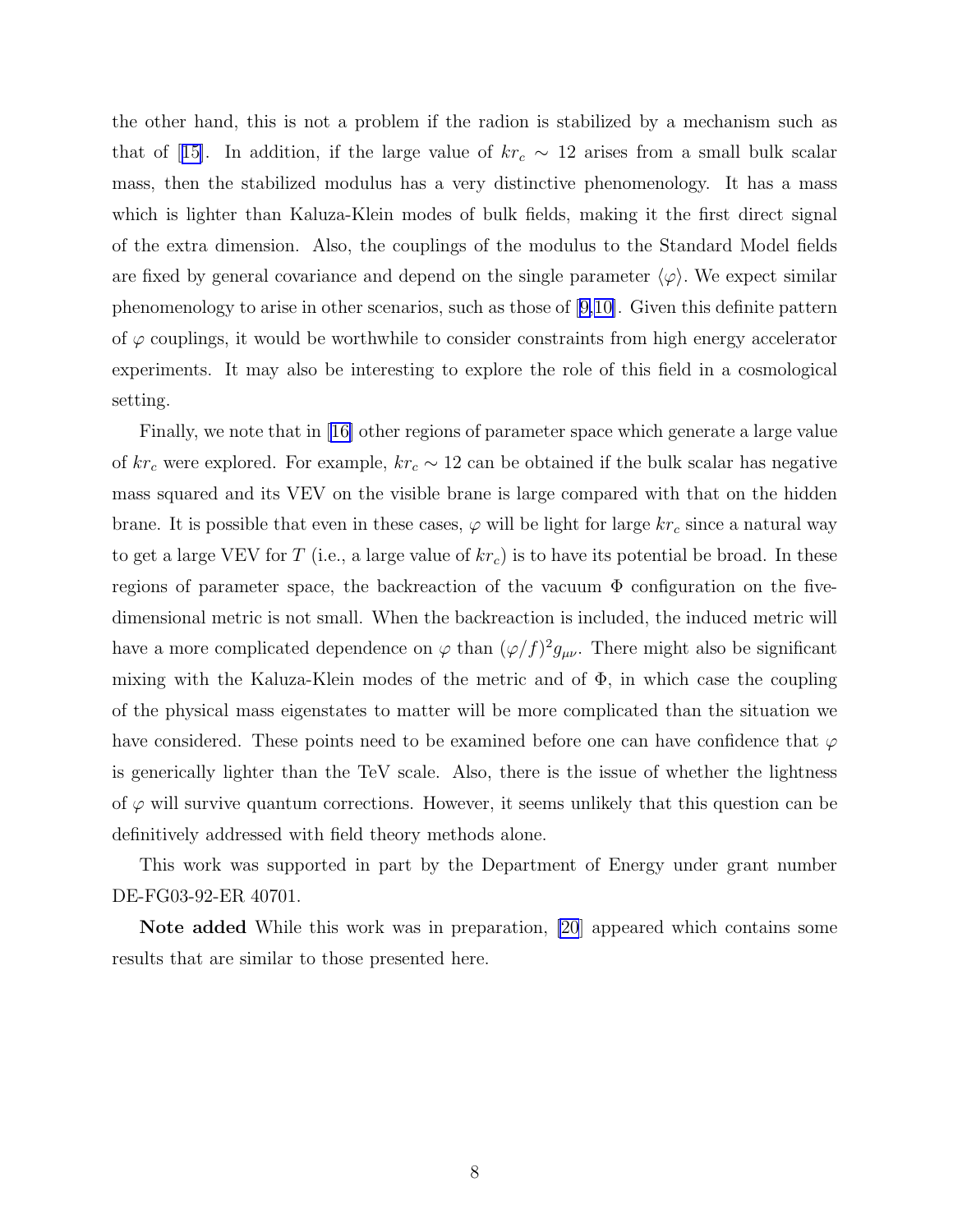## REFERENCES

- <span id="page-8-0"></span>[1] E. Witten, Nucl. Phys. B188 (1981) 513.
- [2] L. Susskind, Phys. Rev. D20 (1979) 2619; S. Weinberg, Phys. Rev. D13 (1976) 974; Phys. Rev. D19 (1979) 1277.
- [3] N. Arkani-Hamed, S. Dimopoulos, and G. Dvali, Phys. Lett. B429 (1998) 263; I. Antoniadis, N. Arkani-Hamed, S. Dimopoulos, and G. Dvali, Phys. Lett. B436 (1998) 257.
- [4] L. Randall and R. Sundrum, Phys. Rev. Lett. 83 (1999) 3370.
- [5] P. Horava and E. Witten, Nucl. Phys. B460 (1996) 506; E. Witten, Nucl. Phys. B471 (1996) 135; P. Horava and E. Witten, Nucl. Phys. B475 (1996) 94.
- [6] A. Lukas, B.A. Ovrut, and D. Waldram, [hep-th/9806022;](http://arXiv.org/abs/hep-th/9806022) [hep-th/9902071.](http://arXiv.org/abs/hep-th/9902071)
- [7] A. Kehagias, [hep-th/9906204;](http://arXiv.org/abs/hep-th/9906204) J. Cline, C. Grojean, and G. Servant, [hep-th/9910081.](http://arXiv.org/abs/hep-th/9910081)
- [8] H. Verlinde, [hep-th/9906182.](http://arXiv.org/abs/hep-th/9906182)
- [9] I. Oda, [hep-th/9908104](http://arXiv.org/abs/hep-th/9908104); T. Li, [hep-th/9908174](http://arXiv.org/abs/hep-th/9908174); K.R. Dienes, E. Dudas, and T. Ghergetta, [hep-ph/9908530](http://arXiv.org/abs/hep-ph/9908530); H. Hatanaka, M. Sakamoto, M. Tachibana, and K. Takenaga, [hep-th/9909076](http://arXiv.org/abs/hep-th/9909076).
- [10] J. Lykken and L. Randall, [hep-th/9908076.](http://arXiv.org/abs/hep-th/9908076)
- [11] L. Randall and R. Sundrum, [hep-th/9906064](http://arXiv.org/abs/hep-th/9906064).
- [12] H. Davoudiasl, J.L. Hewett, and T.G. Rizzo, [hep-ph/9909255.](http://arXiv.org/abs/hep-ph/9909255)
- [13] W.D. Goldberger and M.B. Wise, Phys. Rev. D60 (1999) 107505.
- [14] H. Davoudiasl, J.L. Hewett, and T.G. Rizzo, [hep-ph/9911262](http://arXiv.org/abs/hep-ph/9911262); A. Pomarol, [hep](http://arXiv.org/abs/hep-ph/9911294)[ph/9911294](http://arXiv.org/abs/hep-ph/9911294).
- [15] W.D. Goldberger and M.B. Wise, Phys. Rev. Lett. 83 (1999) 4922.
- [16] O. De Wolfe, D.Z. Freedman, S.S. Gubser and A. Karch, [hep-th/9909134](http://arXiv.org/abs/hep-th/9909134).
- [17] T. Nihei, [hep-ph/9905487](http://arXiv.org/abs/hep-ph/9905487); N. Kaloper, [hep-th/9905210.](http://arXiv.org/abs/hep-th/9905210)
- [18] M. Cvetic, S. Griffies, and H.H. Soleng, Phys. Rev. D48 (1993) 2613; M. Cvetic, S.